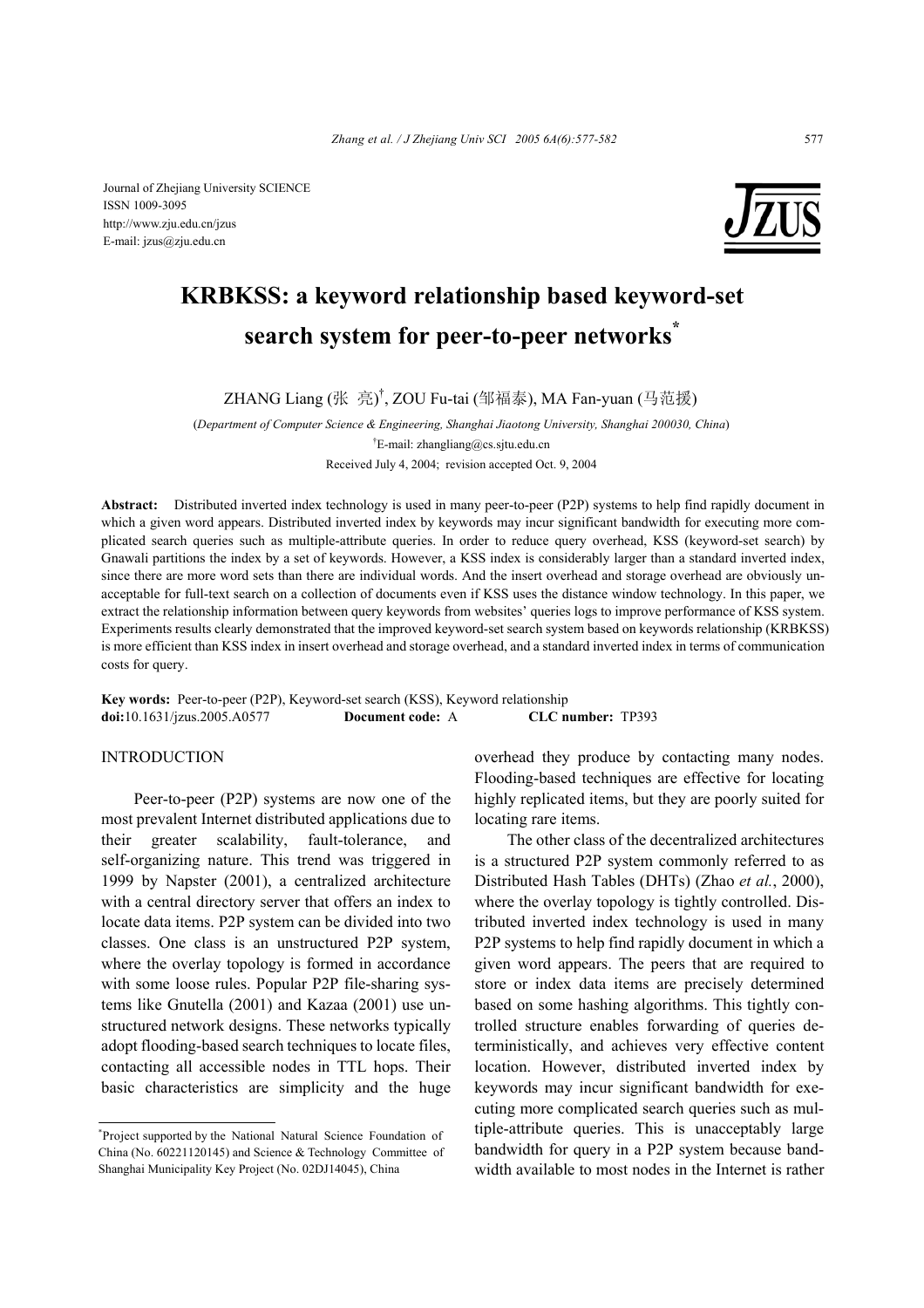small. In order to reduce query overhead, KSS (Gnawali, 2002) partitions the index by a set of keywords. A KSS index is considerably larger than a standard inverted index, since there are more word sets than there are individual words. And insert overhead for KSS grows exponentially with the size of the keyword-set while query overhead is reduced to the result of a query as no intermediate lists are transferred across the network for the join operation. The insert overhead and storage overhead are obviously unacceptable for full-text search on a collection of documents even if KSS makes use of the distance window technology (Gnawali, 2002).

Our work is motivated by user query keywords model to improve the insert and storage efficiency of KSS. In this work, we exploit the observation that in typical KSS many keywords pairs mapped to the nodes in the network are not or seldom used in users' actual queries because in KSS the relationship between query keywords is not taken into consideration. We aim to extract the relationship information between query keywords from users' queries logs to improve the performance of KSS system.

#### RELATED STUDIES

P2P networks have been studied intensively in the last few years. A number of systems and algorithms have recently been developed that support P2P search. The search index in Napster (2001) is centralized; the storage and serving of files is distributed. From the file sharing and downloading perspective, Napster is a P2P system. However, from the indexing perspective, Napster is a centralized system. The original Gnutella (2001) algorithm uses flooding for object discovery and contacts all accessible nodes within the TTL value. Although it is simple and manages to discover the maximum number of objects in that region, the approach does not scale, producing huge overhead to large numbers of peers. In Gnutella2 (Stokes, 2002), when a super-peer (or hub) receives a query from a leaf, it forwards it to its relevant leaves and also to its neighboring hubs. These hubs process the query locally and forward it to their relevant leaves. No other nodes are visited with this algorithm. Neighboring hubs regularly exchange local repository tables to filter out unnecessary traffic between them.

Modified-BFS and Intelligent-BFS (Kalogeraki *et al*., 2002) and APS (Tsoumakos and Roussopoulos, 2003) are variations of the flooding scheme, with peers randomly or intelligently choosing only a certain proportion of their neighbors to forward the query to. These algorithms certainly reduce the average message production compared to previous methods, but the accuracy and efficiency are still a question. In Local Indices (Yang and Garcia-Molina, 2002), each node indexes the files stored at all nodes within a certain radius *r* and can answer queries on behalf of all of them (Kalogeraki *et al*., 2002). A search is performed in a BFS-like manner, but only nodes accessible from the requester at certain depths process the query. The method's accuracy and hits are very high, since each contacted node indexes many peers. On the other hand, message production is comparable to the flooding scheme, although the processing time is much smaller because not every node processes the query.

These strategies above are for searching in unstructured P2P networks. Next, we will discuss searching schemes in structured P2P networks. Recent research efforts in structured P2P seek to provide the illusion of having a global hash table shared by all members of the community. Frameworks like Tapestry (Zhao *et al.*, 2000), Pastry (Rowstron and Druschel, 2001), Chord (Stoica *et al.*, 2001) and CAN use different techniques to spread (key, value) pairs across the community and to route queries from any member to where the data is stored. Although this distributed hash structure could be used to create an inverted index, it would not be so efficient. In all these systems, there is a time cost needed to contact the right node in order to publish a single key. If we want to share a document's content then we need to publish every unique word contained in it. Besides this, the communication cost of performing a multi-keyword query is very high.

The keyword-set search system (KSS) proposed by Gnawali *et al.*(2002) is a P2P keyword search system that uses a distributed inverted index partitioned across the nodes in the network by a set of keywords. In KSS, the index is partitioned by sets of keywords. KSS builds a distributed inverted index that maps each set of keywords to a list of all the documents that contain the words in the keyword-set. When a user issues a query, the keywords in the query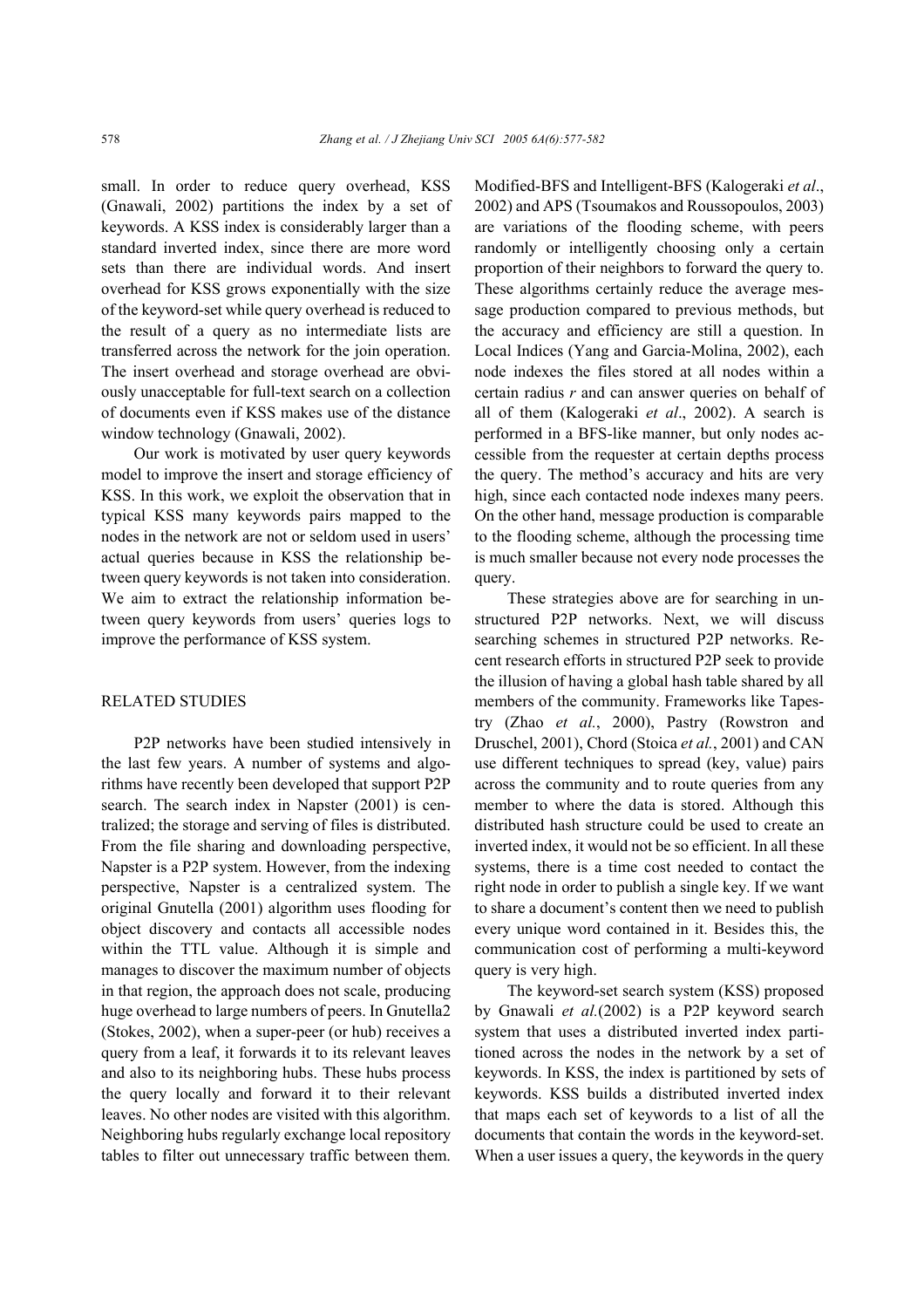are divided into sets of keywords. The document list for each set of keywords is then fetched from the network. Thus search using KSS results in a smaller query time overhead. The main benefit of KSS is the low communication cost of performing a multi-keyword query. In a typical KSS setting, two-word queries involve no significant communication, since they are processed wholly within the node responsible for that keyword set. Queries with more than two words require that document lists be communicated and joined; but these lists are smaller than in a standard inverted index, because the number of documents that contain a set of words is smaller than the number of documents that contain each word alone. Single-word queries are processed using a standard single-word inverted index, and require no significant communication. Thus KSS outperforms the standard distributed inverted scheme at the expense of storage overhead. Although the query overhead for the target application is reduced, insert overhead for KSS grows exponentially as the size of the keyword-set used to generate the keys for index entries. That is, KSS causes much more insert overhead than the traditional single word publication.

## KRBKSS OVERVIEW

An overview of the constructing KRBKSS process is given in Fig.1, and described in detail in the following sections. According to Fig.1, constructing the KRBKSS system is composed of two steps: (1) Use of KWRDA to discover relationship between qu-



ery keywords from query logs, which can be obtained from WWW or FTP search websites; (2) In KRBKSS, just map these edges output by KWRDA in Step (1) instead of all keywords pairs in keywords-set search system (KSS).

## KWRDA ALGORITHM

In order to discover the relationship between keywords queried by users, which can be useful in distributed inverted indexing of document, we proposed the KWRDA algorithm. The Keywords Relationship Discovery Algorithm (KWRDA) takes a server access log as input and maps it into a graph which expresses the relationship between keywords. The algorithm has three basic steps:

(1) Construct a directed graph *G*(*A*,*E*) according to the query logs

The set of vertices *A* in graph  $G(A,E)$  corresponds to the search terms used in the user queries. The set of edges *E* corresponds to search terms co-occurrence as observed in the user queries. *E*={*e*|*weight*(*e*)>0}. Since the graph *G*(*A*,*E*) is a directed graph,  $E_{A1\rightarrow A2}$  and  $E_{A2\rightarrow A1}$  should be distinguished form each other. The weight of a directed edge is defined as follows:

$$
weight(E_{A \rightarrow A2}) = \frac{freq(A1 \cap A2)}{freq(A1)}
$$

$$
weight(E_{A2 \rightarrow A1}) = \frac{freq(A1 \cap A2)}{freq(A2)}
$$

where *A*1 and *A*2 are vertices in set *A*. The *freq*(*X*) represents the frequency that search term *X* occurs in users' query. For instance, if a query procedure contains the search terms "P2P" and "search" the frequency of the relevant vertices is added one respectively. The weights on the directed edge (P2P  $\rightarrow$ search) are computed as the normalized frequencies by dividing them with the occurrence frequencies of the "P2P" vertices. The effect of the normalization is to remove the bias for characteristics that appear very often in all users.

(2) Pruning the graph to  $G(A,E)|_\theta$  according to a given connectivity threshold  $\theta$ 

**Fig.1** The process of constructing KRBKSS As the connectivity of the resulting graph *G* is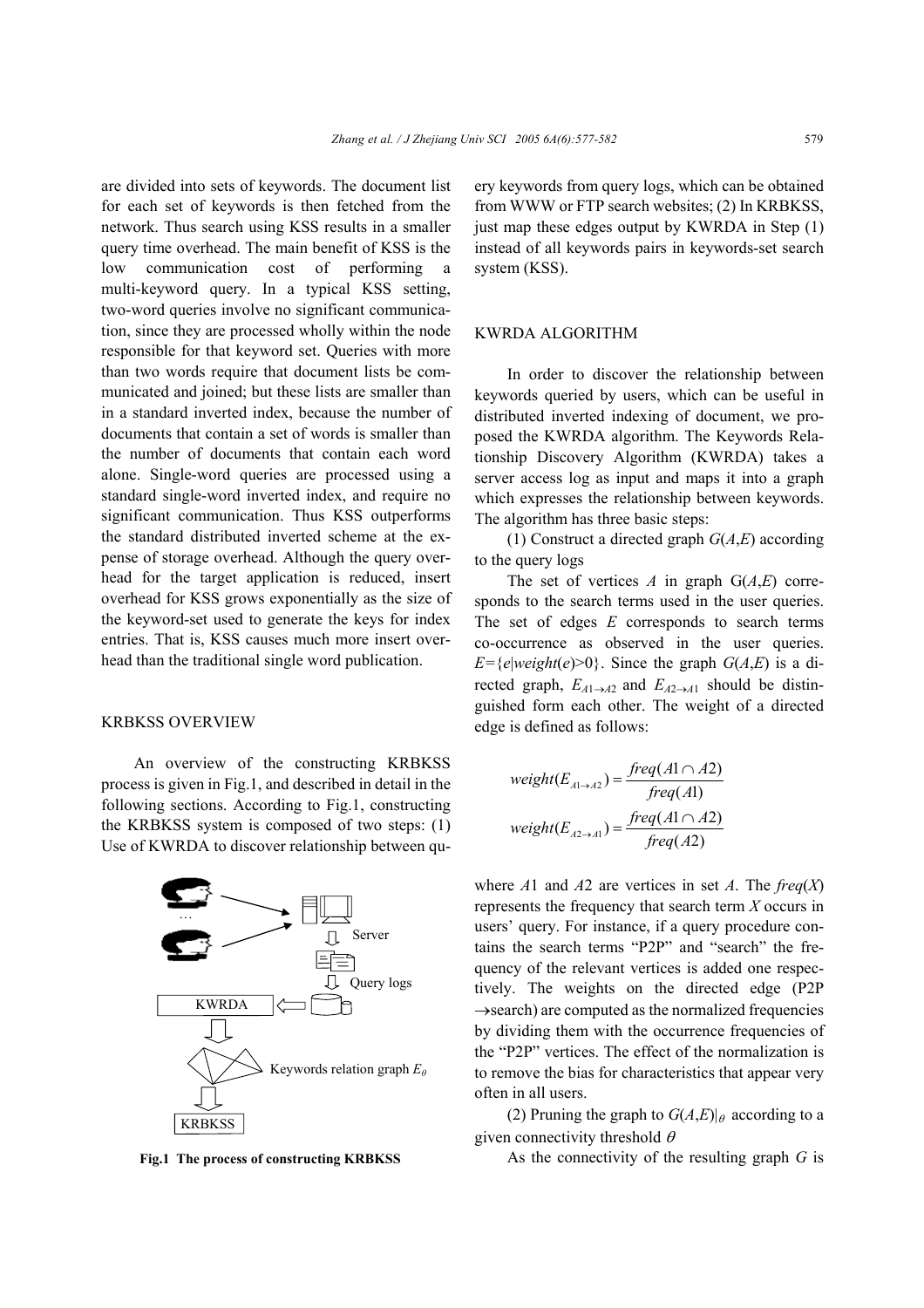usually high, we use a connectivity threshold, aiming at reduction of the number of edges in the graph. The connectivity threshold represents the minimum weight allowed for the edge's existence. When this threshold is high the graph will be sparse and when the threshold is lower the graph will be dense.

In graph  $G(A,E|\theta)$ , the set of vertices *A* in graph  $G(A,E|_{\theta})$  is same to the set of vertices *A* in graph *G*(*A*,*E*), which corresponds to the search terms used in the user queries. However, the set of edges  $E|_{\theta}$  corresponds to search terms co-occurrence as observed in the user queries.

 $E|_{\theta} = \{e | e \in E \text{ and } weight(e) \geq \theta\}$ 

It is obvious that different connectivity threshold  $\theta$ may output different  $E|_{\theta}$ . The larger connectivity threshold  $\theta$  is, the sparser the graph is.

(3) Output  $E|_{\theta}$ 

This step outputs the vertex pairs corresponding to  $E|_{\theta}$ , which expresses the co-occurrence relationship of query keywords.

#### SYSTEM ARCHITECTURE

KRBKSS can be implemented in any P2P platform that supports Distributed Hash (DHash) Table interface such as Chord, CAN and Tapestry. In this section, like KSS, we will describe an example system using the Chord system (Fig.2).

The Chord layer in the system architecture provides for support for one operation: given a key, it maps the key onto a node. Each node in the system that uses consistent hashing maintains a data structure called finger table, by which the query is routed closer and closer to the target nodes or its successor.



**Fig.2 KRBKSS system architecture. Each peer has KRBKSS, DHash and Chord layers** 

The DHash layer implements a distributed hash table for the Chord system. Dhash provides a simple get-put API that allows a P2P application to put a data item in the nodes in the P2P network and get data given their ID from the network.

KRBKSS provides two operations to client application. One is to insert document operation, which extracts the keywords from the document by means of the relationship between keywords, and generates index entries, and stores them in the network. The other is to find the document list for disjoint set of keywords in the query, and return the intersected list of documents.

# KRBKSS PUBLICATION AND QUERY

KRBKSS works as follows: When a user shares a file, KRBKSS uses the keywords relationship to generate the index entries for the file, hashes the keyword-set to form the key for the index entry, maps the keys to the nodes in the network using consistent hashing and Chord.

The algorithm that KRBKSS creates the index is as follows:

```
word[0…n]=meta-data field
for (i=0; i \leq n; i++)for (j=i+1; j<n; j++)
           if ((word[i], word[j])∈E|θ) 
               set_add(keywords, 
                  concat(sort(word[i], word[j])));
for (i=0; i \leq keywords.size; i^{++})
     push(index_entries, <hash(keywords[i]),
      documentID>);
```
For example, let *A*, *B*, *C*, and *D* be the words in a document identified by docID. KSS creates index entries for each of the six combinations (*AB*, *AC*, *AD*, *BC*, *BD*, *CD*). For a set of size two, *C*(*n*, 2) gives the number of unique entries in the cross product of sets of *n* unique keywords. However, we found that the keywords pairs *AC*, *AD*, *BC*, *BD*, *CD* have never been or are seldom used as queries pairs by users. Thus in our method KRBKSS only the keywords pairs *AB* is mapped onto the nodes in the P2P network. And the multi-keywords query algorithm in the KRBKSS system works as follows: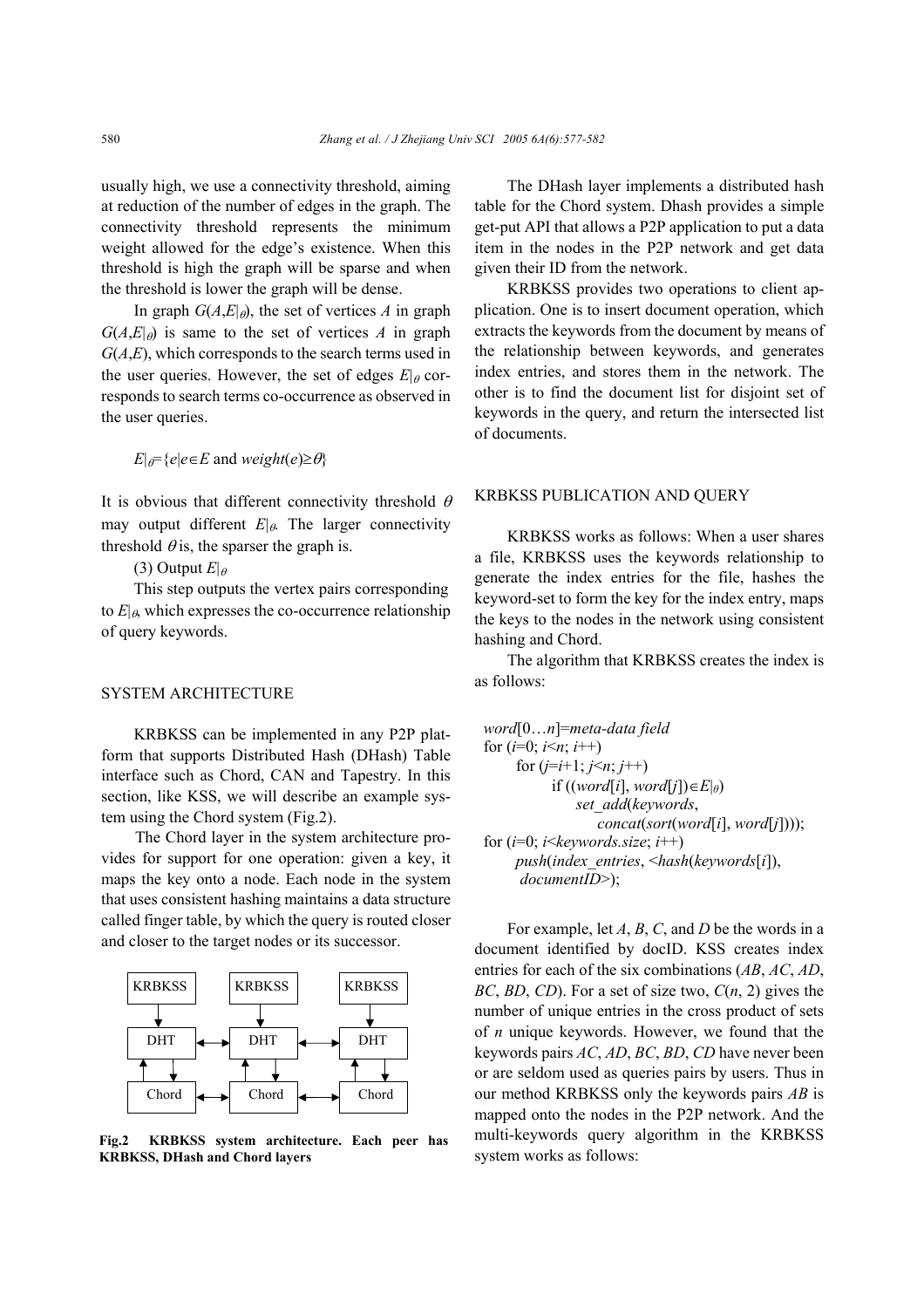Input:  $Q = \{k_1, k_2, ..., k_n\}$ Output: a list of documents that contain

all the keywords in the query

*Q*′=*Q*

While  $Q' \neq \emptyset$  or  $|Q'| \neq 1$ 

find the most related two query keywords *km* and *kp* from *Q*′ by *E<sup>θ</sup>*

```
finding the nodes storing the index entries for the
    two keywords and fetches the list
```
*Q*′=*Q*′−{*km*, *kp*}

intersect the results and output

## EXPERIMENTS

In this section, we evaluate KRBKSS algorithm by simulation. In order to analyze KRBKSS costs and efficiency for full-text search, we develop a web crawler that takes the web pages www.edu.cn and www.sohu.com as seeds and downloaded the text and HTML files recursively. Our crawler downloaded 42238 HTML and text pages that occupied 492 MB of disk space. In order to compare KDBKSS with existing KSS algorithms, we implemented KSS and standard inverted index. For the simulation we deployed 1800 nodes running on 12 personal computers in a 100 M LAN, each of which has a 1.7 GHz processor with 512 MB RAM running Linux AS 3.0.

In order to find the relationship between query keywords, we used the query logs of the FTP search website bingle.pku.edu.cn from Dec 1, 2002 to Dec 31, 2002.

We developed a scalable system iExtra, which is implemented purely in Java. In the preprocess phase, iExtra parses the HTML pages and removes the invalid characters. After parsing, Chinese paragraphs are extracted and segmented through Maximized-Matched Chinese word segmentation algorithm, and the resulted Chinese words were encoded with a unique ASCII string. We also selected a list of stopwords for filtering the English as well as Chinese stopwords.

We simulated inserting and querying of a document using KRBKSS. Next we ran the KRBKSS algorithm on each text file to create index entries and published them to corresponding virtual peers. We evaluated these algorithms by insert overhead and query overhead at different connectivity threshold  $\theta$ .

## **Insert overhead**

Insert overhead is the number of bytes transmitted when a document is inserted in the system. When a user asks the KRBKSS system to share a file, the system generates index entries which are inserted in the distributed index. Unlike KSS, in which if we generate index entries for a document with *n* keywords for typical keyword-pair scheme the overhead required is bounded by *C*(*n*; 2), KRBKSS only generates small index entries which results in a small insert overhead.

Fig.3 gives the curves of number of index entities generated vs number of words in a document using the standard inverted indexing scheme, KRBKSS with  $\theta$ =0, KRBKSS with  $\theta$ =0.05 and KSS with window size of ten. Fig.4 presents a distribution of the number of index entries generated when each document (page) is inserted in the system using KSS with window size of five, KRBKSS with  $\theta$ =0 and using the standard inverted indexing scheme. Fig.3 and Fig.4 show that the insert overhead for KRBKSS is much lower than that for KSS and is a little higher than that of the standard inverted index scheme.



**Fig.3 Number of index entities generated vs number of words in a document using the standard inverted indexing scheme, KRBKSS with** *θ***=0, KRBKSS with** *θ***=0.05 and KSS with window size of ten** 

## **Query overhead**

Query overhead is a measure of bytes transmitted when a user searches for a file in the system. As we know, the overhead to send the intermediate result list in the system from one host to another is the main part of the query overhead.

Fig.5 gives mean data transferred in KB when searching using the standard inverted index with Bloom Filter, the standard inverted index without